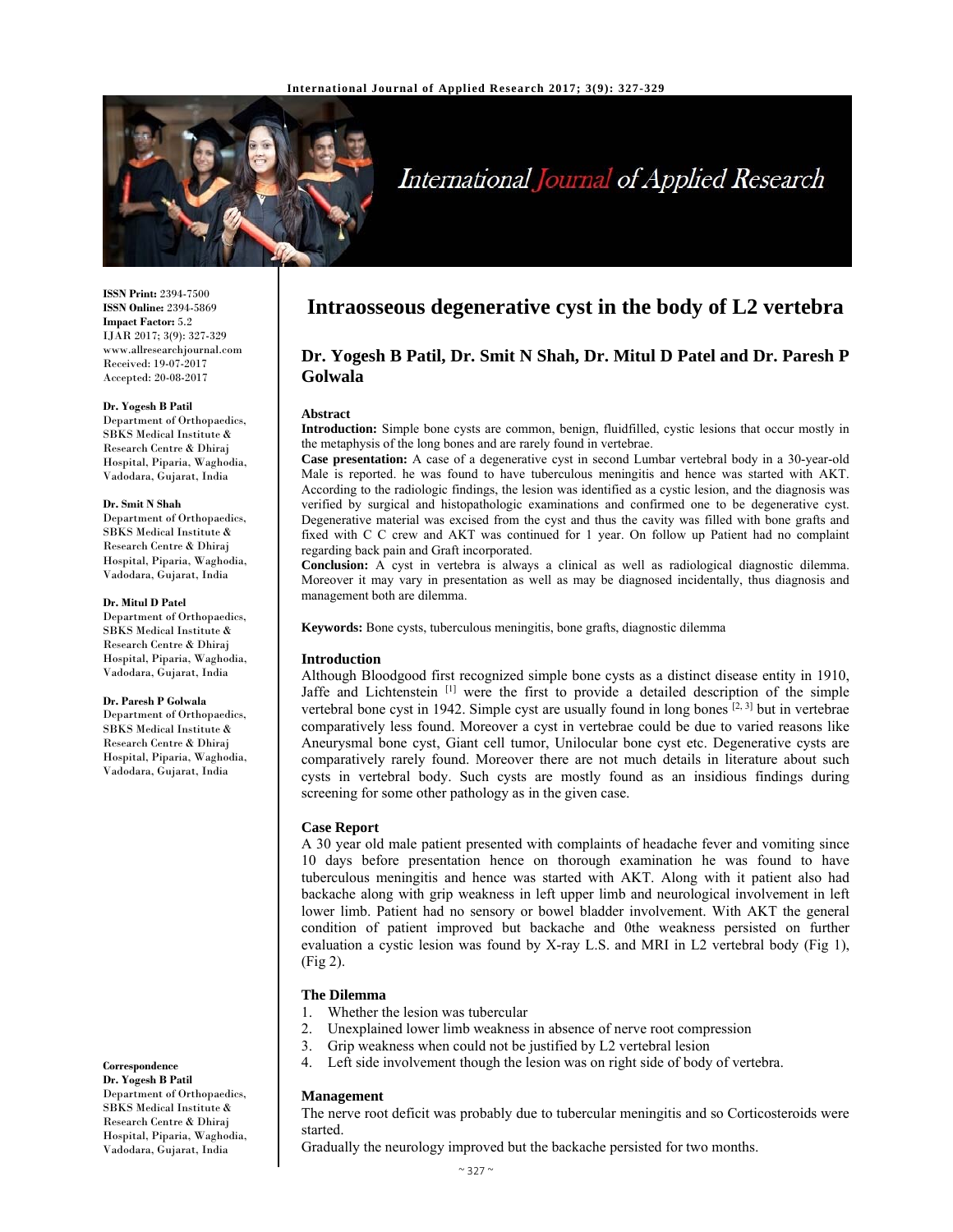Hence the steroid was tapered and CT guided biopsy was taken which showed lesion to be of benign nature (Fig 3).

Hence vertebral body was approached through right lateral approach in routine cases the vertebral body is approached through left side but in this case lesion was approached through right side as the lesion was towards the right side of the vertebral body (Fig 4).

Degenerative material was excised from the cyst and thus the cavity was filled with bone grafts and fixed with C C crew (Fig 5).

Histopathological examination confirmed one to be degenerative cyst. Post operative patient was mobilized with brace for 6 weeks and AKT was continued for 1 year. Graft incorporated in 3 months.

# **Follow Up**

Patient has been followed for 1 yr with no recurrence or neurological involvement noted. AKT was continued for 1 year. At the end of 1 year the X-ray Lumbar Spine revealed sound healing of the cavity with consolidation of the graft. Patient had no complaint regarding back pain (Fig 6).

# **Discussion**

In the present case, patient had tuberculous meningitis mainly debilitating patient and cyst was an incidental finding. Moreover, the neurological involvement associated without any nerve root compression and upper limb grip weakness were not justified by L2 vertebral body lesion. To add to it, the neurological involvement was on left side whereas the lesion was on right side of the vertebral body.

The questions encountered were (A) what was the cause of neurological involvement & (B) how to manage the incidentally found cyst like this.

Tuberculous meningitis leading to neurological deficit in both side id known, though less common and hence was treated with steroids. Patient responded well and the neurology improved. However backache due to cyst persisted and warranted further management. Thus the benign lesion was confirmed by CT guided biopsy following which the cyst was approached by surgery.

Most of the simple bone cysts are asymptomatic, unless they come with pathologic fracture. They are recognized incidentally on radiographic examinations. Any other prior symptoms are mild pain, local tenderness, and swelling [4]. Although roentgenography is usually adequate to identify the simple bone cyst, CT and MR imaging should be used for diagnosis of lesions in anatomically complex locations such as the vertebrae.

Simple bone cysts usually lead to fracture of the bone; therefore, some of these fractures may cause the migration of a fractured bone tissue into the cystic cavity. This rare pathognomic radiologic finding is known as "fallen fragment sign" <sup>[5]</sup>. In the case of our patient, the lesion did not cause any such fracture in the bone.

Review of the literature on this topic, doesn't reveal any case like this. These kind of cysts might be described as aneurismal bone cyst, fibrous dysplasia, pneumato cyst or hydatid cyst. However present cyst mimic aneurismal bone cyst as there was collection of blood within the cavity. However blood might not be found in the cavity always. Unfortunately this was not confirmed on histopathology.

# **Conclusion**

A cyst in vertebra is always a clinical as well as radiological diagnostic dilemma. Moreover it may vary in presentation as well as may be diagnosed incidentally, thus diagnosis and management both are dilemma. In the present case, patient had tuberculous meningitis mainly debilitating patient and cyst was an incidental finding. CT and MR imaging should be used for diagnosis of lesions in anatomically complex locations such as the vertebrae.

### **Clinical Message**

All imaging techniques should be used to make a complete diagnosis before surgical intervention. Excision of cyst and the cavity fill with bone grafts is effective treatment associated with low morbidity in such cases of insidious cysts.



**Fig 1:** Cystic lesion was found in L2 on X-ray L.S. spine.



**Fig 2:** Cystic lesion was found in L2 on MRI L.S. spine